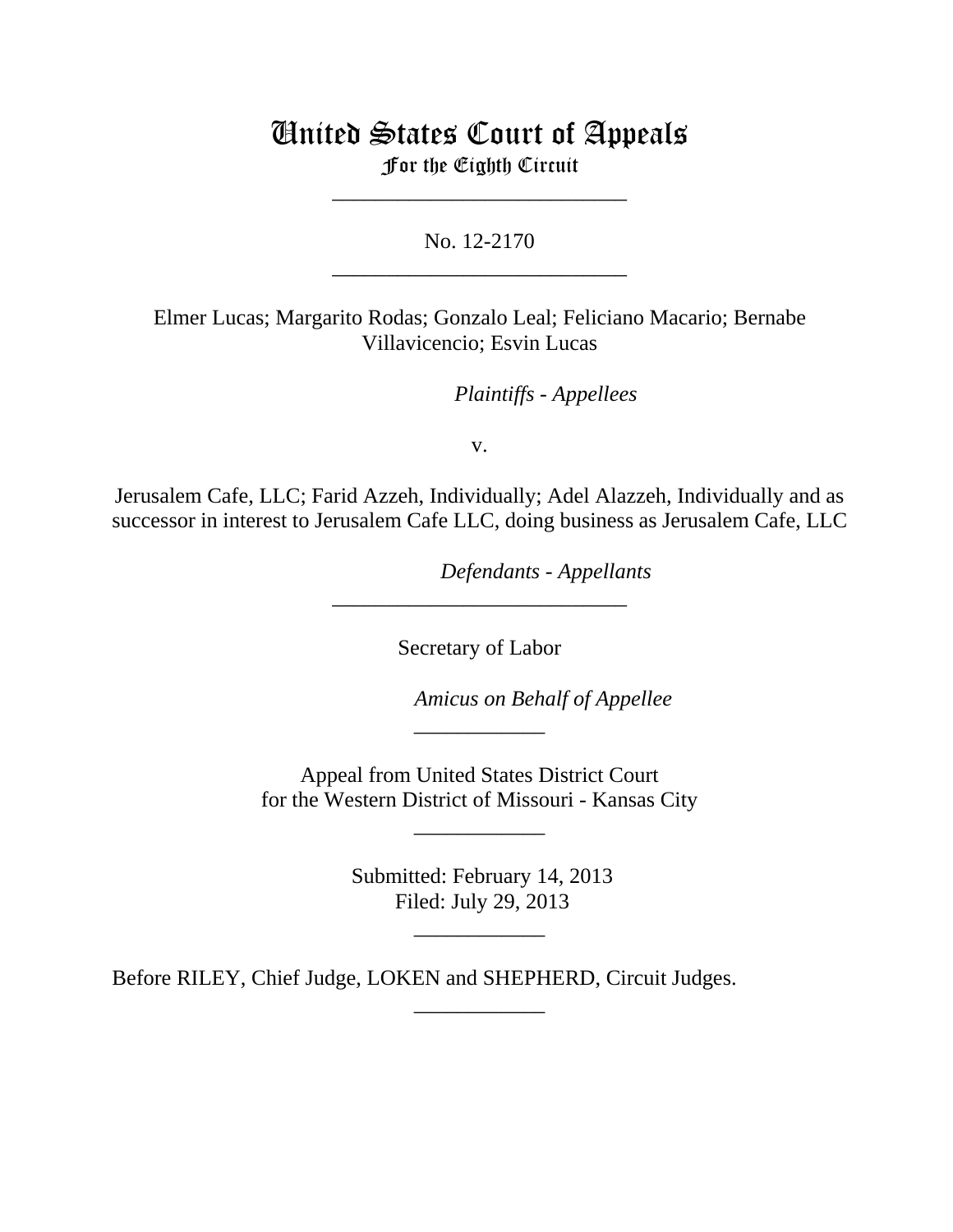RILEY, Chief Judge.

For varying periods between June 2007 and March 2010, Elmer Lucas and five other aliens (collectively, workers), without employment authorization, toiled in the Jerusalem Cafe (Cafe), some for less than minimum wage and all without receiving overtime wages. The workers sued the Cafe, and its then-owner Farid Azzeh and manager Adel Alazzeh (collectively, employers), for willfully violating the Fair Labor Standards Act of 1938 (FLSA), 29 U.S.C. § 201, et seq.. After a jury decided in the workers' favor, the district court<sup>1</sup> awarded the workers minimum and overtime wages, statutory liquidated damages, and legal fees. The district court denied the employers' motion for judgment as a matter of law, rejecting the argument that the workers, as aliens without work authorization, lacked standing to sue. The employers appeal, contending the FLSA does not apply to employers who illegally hire unauthorized aliens. We disagree. The FLSA does not allow employers to exploit any employee's immigration status or to profit from hiring unauthorized aliens in violation of federal law. Exercising our jurisdiction under 28 U.S.C. § 1291, we affirm.

### **I. BACKGROUND**

### A. Facts<sup>2</sup>

This case concerns the employers' failure to pay minimum and overtime wages between June 2007 and March 2010. During this period, Azzeh, the owner of the

<sup>&</sup>lt;sup>1</sup>The Honorable David Gregory Kays, United States District Judge for the Western District of Missouri.

<sup>&</sup>lt;sup>2</sup>The appellants' statement of facts evinces a desire to retry some facts, but a jury has decided the disputed questions of fact. As usual in such cases, we recount "the facts in the light most favorable to the jury verdict." Newhouse v. McCormick & Co., 110 F.3d 635, 637 (8th Cir. 1997).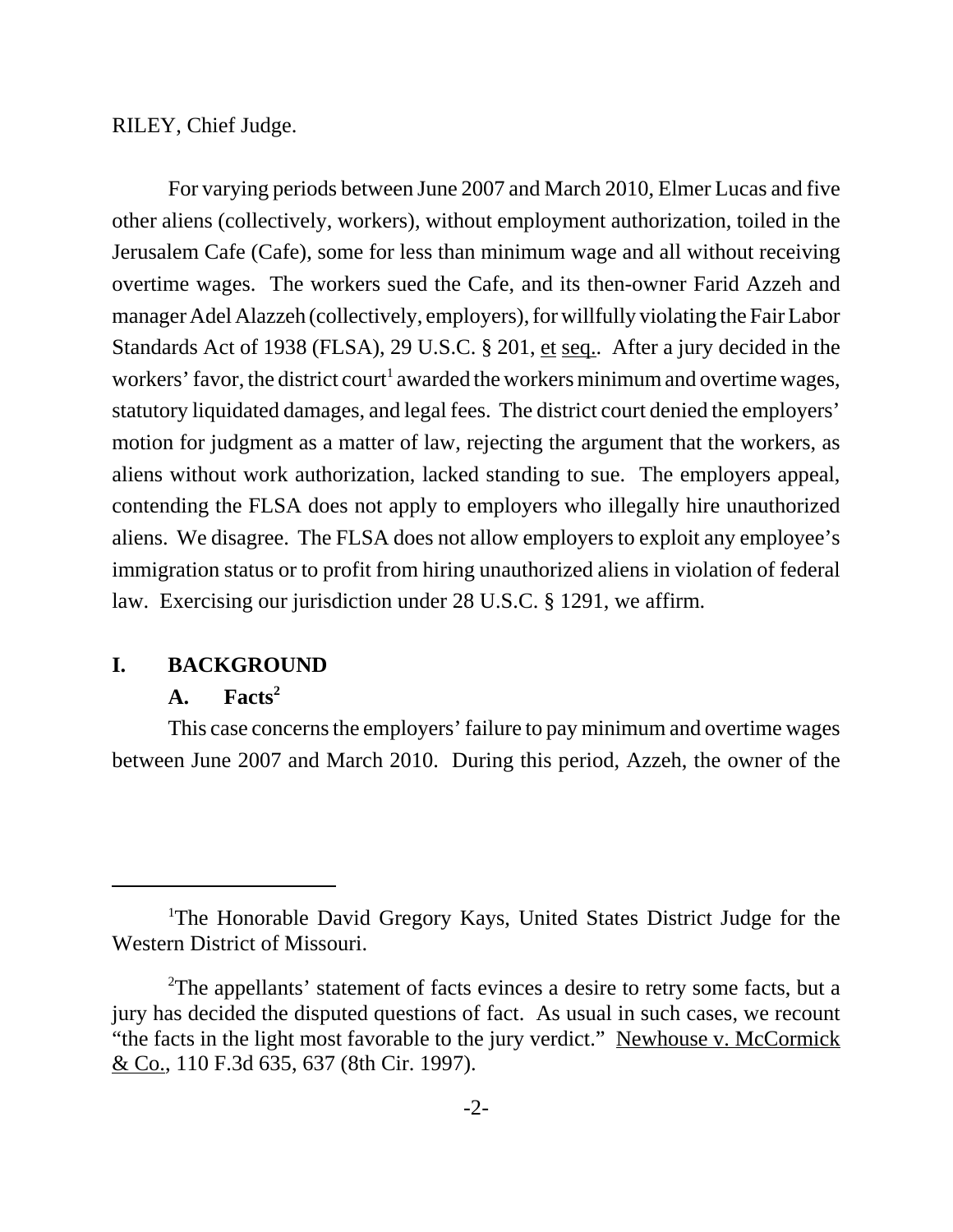Jerusalem Cafe, and Alazzeh, who held a managerial role in the Cafe, paid the workers, in cash, at fixed weekly rates which did not vary based on overtime hours worked.

# **1. Workers**

The six individuals who brought this suit are (1) Feliciano Macario, (2) Gonzalo Leal, (3) Elmer Lucas (Lucas), (4) Esvin Lucas (Esvin), (5) Margarito Rodas, and (6) Bernabe Villavicencio. Table 1 lists the jury's findings as to the workers' weekly hours, wages, and effective hourly wages during the period at issue in this case.

|                                  | Weekly | Weekly | Effective   |
|----------------------------------|--------|--------|-------------|
|                                  | Hours  | Wage   | Hourly Wage |
| <b>Feliciano Macario</b>         |        |        |             |
| January 2008 to January 2010     | 77     | \$300  | \$3.90      |
| <b>Gonzalo Leal</b>              |        |        |             |
| June 2007 to September 2008      | 77     | \$420  | \$5.45      |
| September 2008 to March 2010     | 77     | \$500  | \$6.49      |
| <b>Elmer Lucas</b>               |        |        |             |
| June 2007 to March 2008          | 77     | \$360  | \$4.68      |
| March 2008 to September 2008     | 77     | \$480  | \$6.23      |
| September 2008 to September 2009 | 77     | \$640  | \$8.31      |
| September 2009 to March 2010     | 77     | \$560  | \$7.27      |
| <b>Esvin Lucas</b>               |        |        |             |
| June 2007 to January 2010        | 66     | \$550  | \$8.33      |
| January 2010 to March 2010       | 60     | \$500  | \$8.33      |
| <b>Margarito Rodas</b>           |        |        |             |
| June 2007 to September 2008      | 77     | \$420  | \$5.45      |
| September 2008 to March 2010     | 77     | \$500  | \$6.49      |
| <b>Bernabe Villavicencio</b>     |        |        |             |
| June 2007 to July 2009           | 77     | \$800  | \$10.39     |
| <b>July 2009 to March 2010</b>   | 77     | \$700  | \$9.09      |

**Table 1**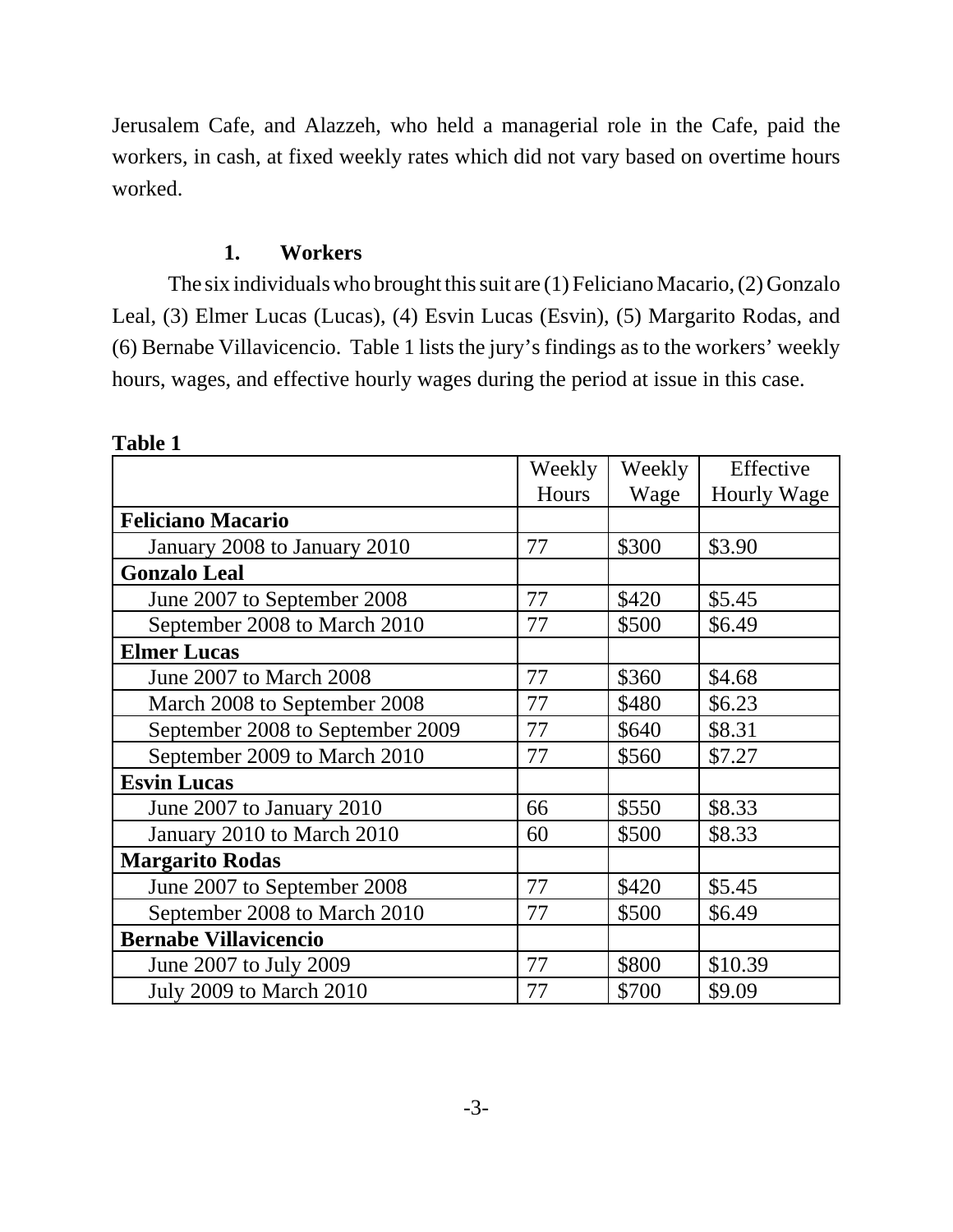On January 23, 2010, Macario called the police after Azzeh's and Alazzeh's nephew allegedly struck him. Fearing the police would discover Azzeh employed illegal aliens, Azzeh offered Macario \$500 to drop the charges and return to work. Macario refused. The employers terminated Macario in January 2010, and also terminated the other workers' employment in March 2010 after the other workers refused to falsify an employment application to make it appear they had not been working for the Cafe before March 2010.

### **2. Employers' Account**

In the face of overwhelming evidence to the contrary, Azzeh claimed photos and videos of the workers performing tasks in the restaurant showed the workers "volunteering" and "posing for picture[s]." Azzeh also claimed the workers' food handler cards, issued by the Kansas City, Missouri, Health Department, see Kan. City, Mo., Food Code § 8-304.11(I)(2), and listing the Cafe as the workplace, were obtained in order to allow the workers to "volunteer" in the restaurant. Having observed the trial, the district court called the employers' account a "fantastic story."

# **B. Procedural History**

The workers filed an amended complaint in the Western District of Missouri on July 30, 2010, alleging the employers willfully failed to pay minimum and overtime wages in violation of the FLSA, 29 U.S.C. §§ 206(a), 207(a). On September 27, 2011, the district court granted the workers' motion in limine to preclude mention at trial of the workers' immigration status. The district court found the workers' immigration status "irrelevant" because they were seeking FLSA wages for previous work—not prospective relief, which would be unlawful under the Immigration Reform and Control Act of 1986 (IRCA), 8 U.S.C. § 1324a.

### **1. Trial**

The district court held a four-day jury trial in November 2011. On the third day, Rodas testified during cross-examination that Azzeh "knew that he would get in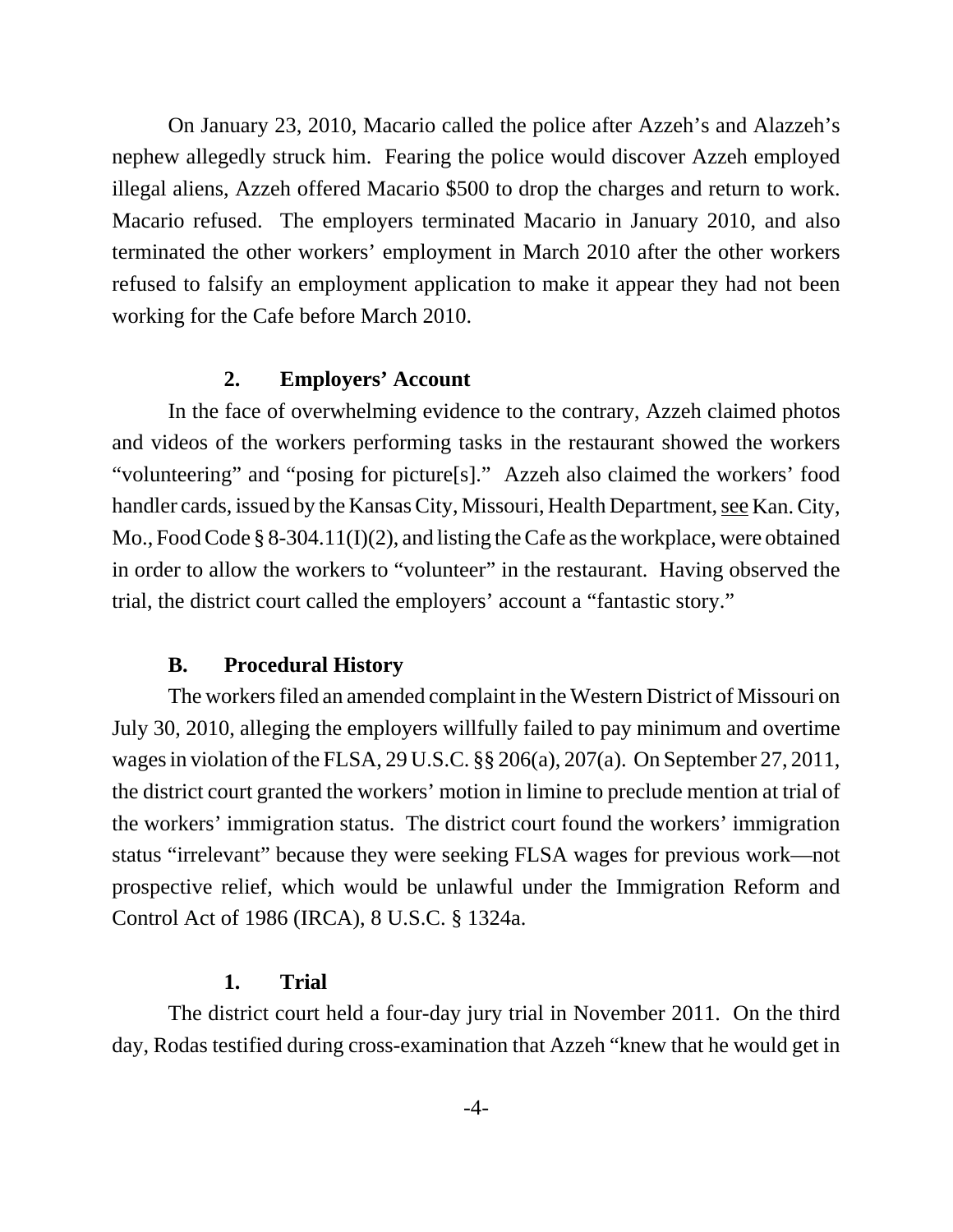trouble if he would have hired *illegals like us*." (Emphasis added.) After discussion with counsel, the district court instructed the jury to "disregard the last statement made by this witness in its entirety." Later on the third day, during his cross-examination, Azzeh wished to answer the question why he kept no record of the workers' payments by testifying that he could not "I-9"<sup>3</sup> the workers. After discussion among counsel, the parties agreed to dissolve the order in limine, and the district court instructed the jury that the order had changed "in order to give . . . a clearer picture of what[] transpired here." Azzeh then testified he had never employed the workers—with the exception of Macario, whom he admitted hiring—because he "never hired illegals."

The jury found in the workers' favor. In accordance with the jury's verdict, the district court awarded \$141,864.04 in actual damages for unpaid FLSA wages, \$141,864.04 in liquidated damages based on the jury's finding that the employers willfully failed to pay FLSA wages, \$150,627.00 in legal fees, and \$6,561.63 in expenses.

#### **2. Post-Trial Motions**

The employers moved for judgment as a matter of law or a new trial, arguing the workers "as undocumented aliens" were "prohibited by law from receiving any wages . . . [and] lacked standing to sue for backpay under the [FLSA]." The district court rejected both arguments. First, denying the employers' motion for judgment as a matter of law, the district court found the standing argument was "a belated attempt by [the employers] to bring an affirmative defense" that the workers were not employed within the meaning of the FLSA, 29 U.S.C. § 203(e)(1). The employers waived that IRCA argument by failing to raise it until after trial, concluded the district court. On the question of Article III standing, which cannot be waived, the district

<sup>&</sup>lt;sup>3</sup>The United States Citizenship and Immigration Services requires all employers to verify employment eligibility by properly completing a Form I-9, Employment Eligibility Verification Form, for each employee. See 8 C.F.R. § 274a.2.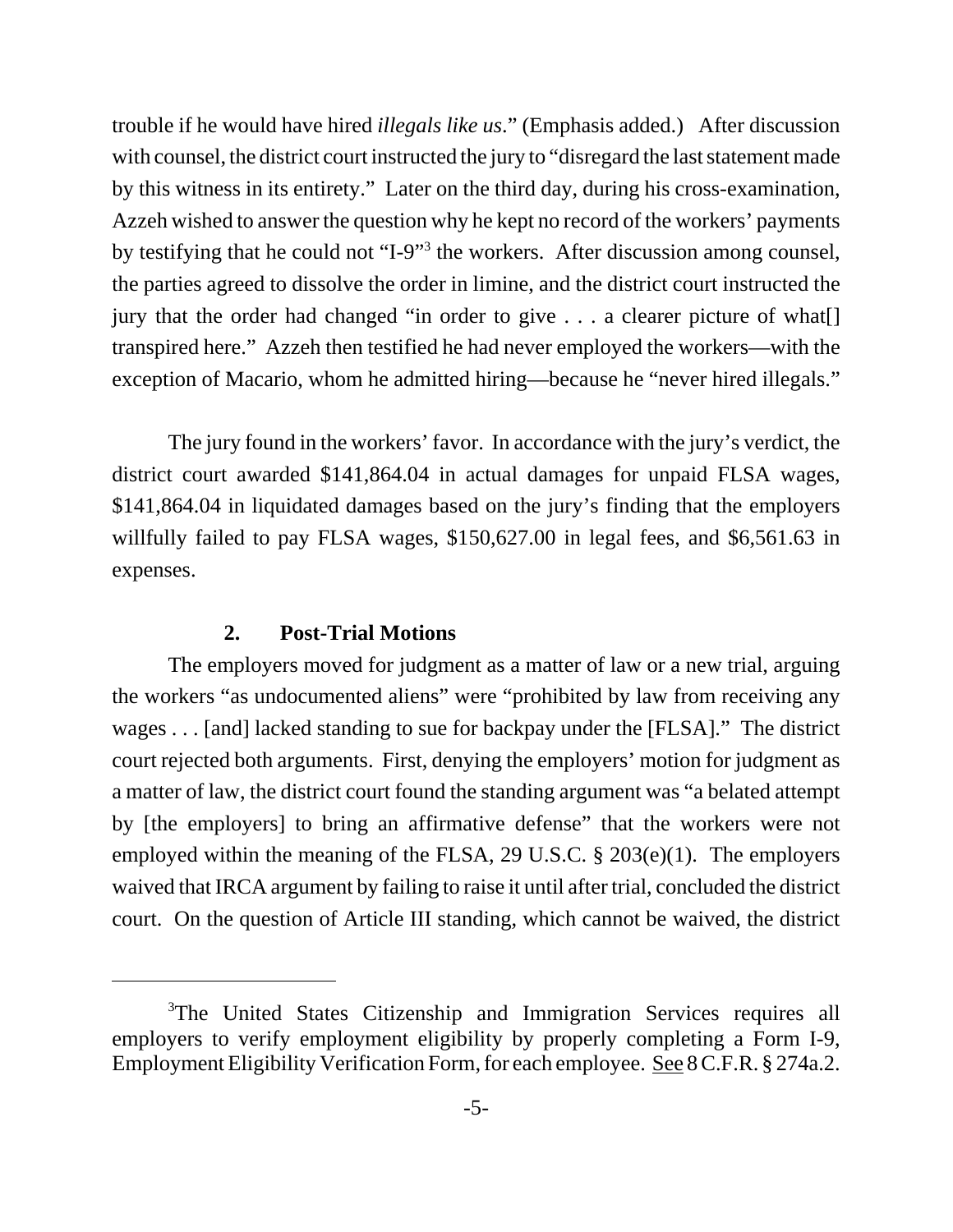court found the workers had standing to sue the employers because they (1) "suffered an injury in fact," (2) "this injury was the direct result of [the employers'] failure to pay the lawful wage," and (3) "the court's judgment will redress the [workers'] injuries."

Second, the district court denied the employers' motion for a new trial, finding no error in the order precluding any reference to the workers' immigration status. The district court observed that "virtually all of the courts that have considered th[e] issue" concluded immigration status "was irrelevant . . . because illegal aliens are not precluded from recovering unpaid wages under the FLSA." Even if its order were erroneous, the district court found the error would be harmless because the employers ultimately were able to discuss the workers' immigration status in the employer's case and argue they would not have hired unauthorized workers. Rejecting the employers' contention that they were prejudiced by their inability to discuss the workers' immigration status from the beginning, the district court explained the employers'

testimony that they never employed the [workers], and that [the workers] simply occasionally "*volunteered*" to work at the restaurant without pay was contradicted by a mountain of more credible evidence, including a video of [the workers] working in the restaurant's kitchen and the testimony of two disinterested police officers who, in attempting to defuse a dispute, discussed with one of the [employers] how [the workers] would be paid for their last days at work. Thus, even had [the employers] been allowed to reference [the workers'] immigration status, the weight of the evidence *overwhelmingly established* that [the workers] were employees of the [employers], not volunteers.

(Second emphasis added). The employers filed a timely notice of appeal.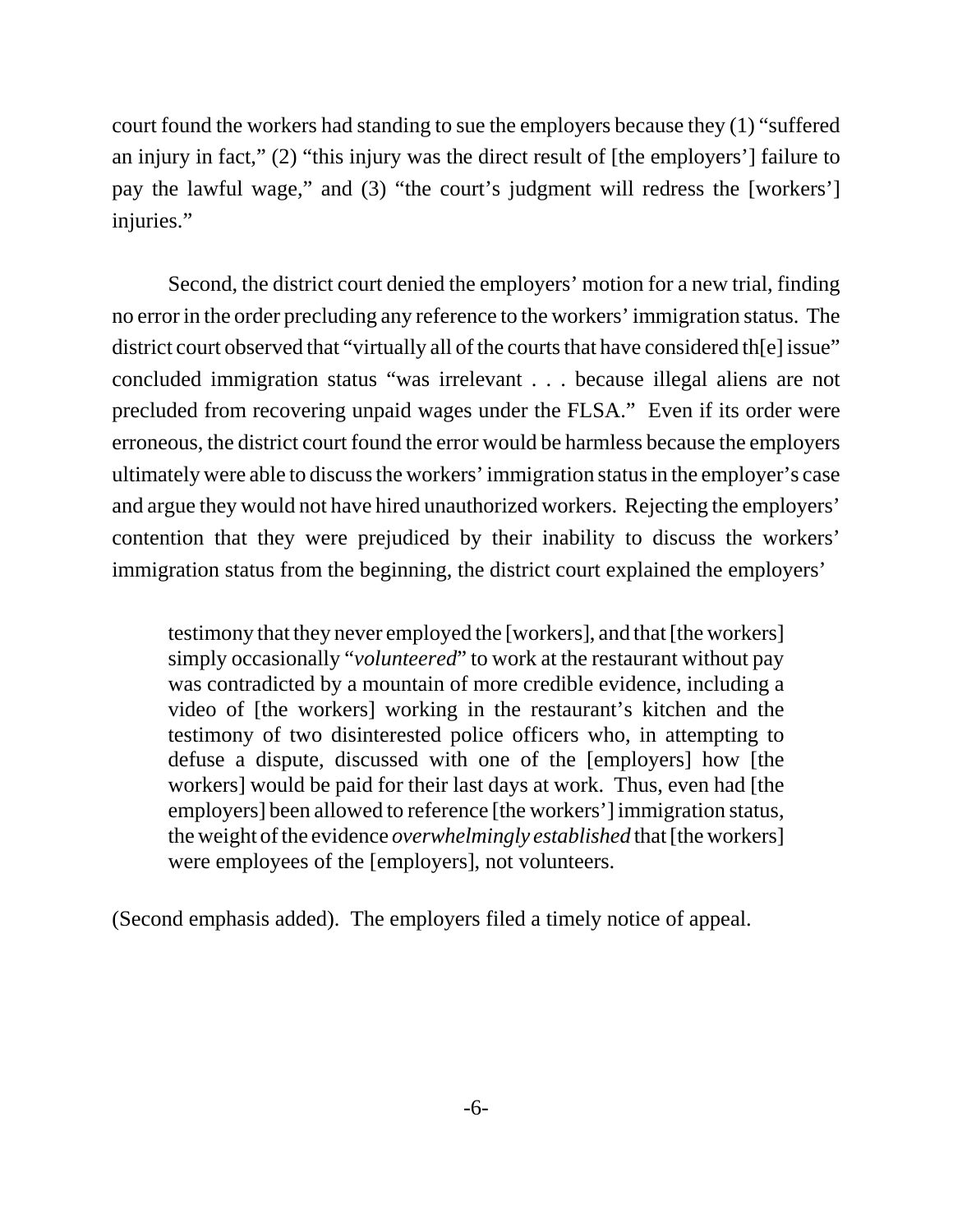#### **II. DISCUSSION**

"We review *de novo* a denial of a motion for judgment as a matter of law," Marez v. Saint-Gobain Containers, Inc., 688 F.3d 958, 962 (8th Cir. 2012), and a decision that a plaintiff has standing, see Hargis v. Access Capital Funding, LLC, 674 F.3d 783, 790 (8th Cir. 2012). We give "high deference" to a district court's denial of a motion for a new trial, reviewing it for an abuse of discretion. PFS Distrib. Co. v. Raduechel, 574 F.3d 580, 592 (8th Cir. 2009). We also "defer[] to a district court's familiarity with the details of the case and its greater experience in evidentiary matters," Sprint/United Mgmt. Co. v. Mendelsohn, 552 U.S. 379, 384 (2008), reversing a district court's evidentiary ruling "only if the . . . ruling was based on an erroneous view of the law or a clearly erroneous assessment of the evidence and affirmance would result in fundamental unfairness," Rodrick v. Wal-Mart Stores E., L.P., 666 F.3d 1093, 1096 (8th Cir. 2012) (internal quotation marks omitted) (quoting Wegener v. Johnson, 527 F.3d 687, 690 (8th Cir. 2008)).

#### **A. FLSA Applicability to Unauthorized Aliens**

The only circuit court to address the question directly, see Patel v. Quality Inn S., 846 F.2d 700 (11th Cir. 1988); numerous district courts, including the one in this case;<sup>4</sup> and the Secretary of Labor (Secretary) all agree: employers who unlawfully hire unauthorized aliens must otherwise comply with federal employment laws. The employers' argument to the contrary rests on a legal theory as flawed today as it was in 1931 when jurors convicted Al Capone of failing to pay taxes on illicit income.<sup>5</sup>

<sup>&</sup>lt;sup>4</sup>See, e.g., Chellen v. John Pickle Co., 446 F. Supp. 2d 1247, 1279-81, 1286 (N.D. Okla. 2006); Zavala v. Wal-Mart Stores, Inc., 393 F. Supp. 2d 295, 321-25 (D.N.J. 2005); Galaviz-Zamora v. Brady Farms, Inc., 230 F.R.D. 499, 501-03 (W.D. Mich. 2005); Flores v. Amigon, 233 F. Supp. 2d 462, 463-64 (E.D.N.Y. 2002); Singh v. Jutla & C.D. & R's Oil, Inc., 214 F. Supp. 2d 1056, 1060-62 (N.D. Cal. 2002); Liu v. Donna Karan Int'l, Inc., 207 F. Supp. 2d 191, 192 (S.D.N.Y. 2002).

<sup>&</sup>lt;sup>5</sup>See Meyer Berger, Capone Convicted of Dodging Taxes; May Get 17 Years, N.Y. Times, October 17, 1931, available at http://www.nytimes.com/ learning/general/onthisday/big/1017.html#article.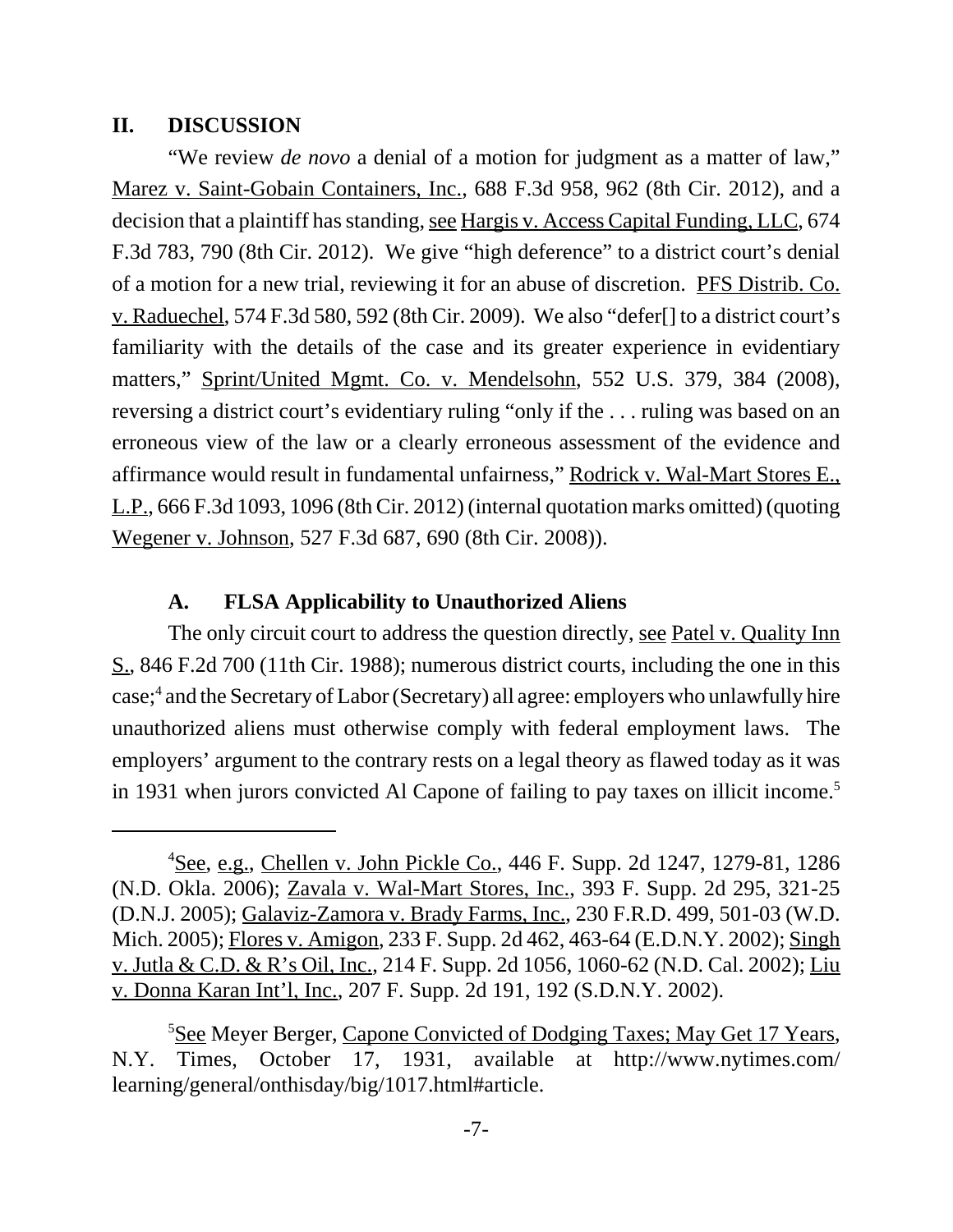As Justice Oliver Wendell Holmes explained in United States v. Sullivan, 274 U.S. 259, 263 (1927), there is no "reason why the fact that a business is unlawful should exempt it from paying the taxes that if lawful it would have to pay." Here, too, there is no "reason why the fact that" the employers unlawfully hired the workers "should exempt" them "from paying the" wages "that if lawful" they "would have to pay." Id. "Certainly there is no reason for treating" the employers "more leniently." Rutkin v. United States, 343 U.S. 130, 137 (1952). Like the Eleventh Circuit, we hold that aliens, authorized to work or not, may recover unpaid and underpaid wages under the FLSA. See Patel, 846 F.2d at 706 ("[U]ndocumented workers are 'employees' within the meaning of the FLSA and . . . such workers can bring an action under the act for unpaid wages and liquidated damages.").

### **1. Plain Text of the FLSA**

Because this case is one of statutory interpretation, our "starting point . . . is the existing statutory text." Lamie v. U.S. Tr., 540 U.S. 526, 534 (2004). As to minimum wages, the text of the FLSA states "[e]very *employer* shall pay to each of his *employees* who in any workweek is engaged in commerce or in the production of goods for commerce, or is employed in an enterprise engaged in commerce or in the production of goods for commerce, wages at the [minimum wage rate]." 29 U.S.C. § 206(a) (emphasis added). The FLSA's overtime wage scheme is more complex, but the crux is simple: "[n]o employer shall employ any of his employees . . . for a workweek longer than forty hours unless such employee receives compensation for his employment in excess of the hours above specified at a rate not less than one and one-half times the regular rate at which he is employed." Id.  $\S 207(a)(1)$ .

The FLSA's sweeping definitions of "employer" and "employee" unambiguously encompass unauthorized aliens:

(d) "Employer" includes any person acting directly or indirectly in the interest of an employer in relation to an employee and includes a public agency, but does not include any labor organization (other than when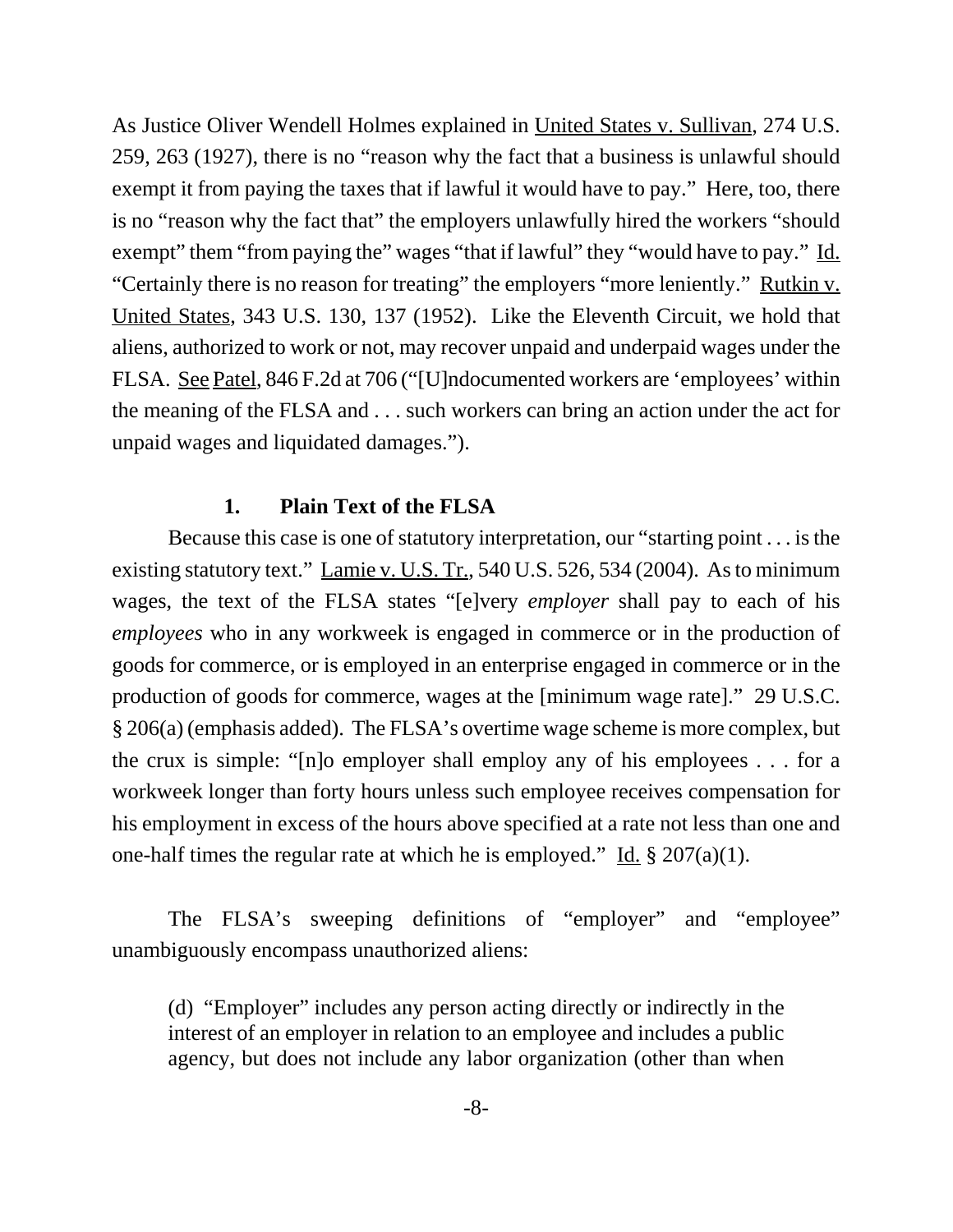acting as an employer) or anyone acting in the capacity of officer or agent of such labor organization.

(e)(1) [With certain statutorily defined exceptions], the term "employee" means *any* individual *employed* by an employer. . . . .

(g) "Employ" includes to suffer or permit to work.

29 U.S.C. § 203(d), (e)(1), (g) (emphasis added). During debate over the FLSA, then-Senator Hugo Black (who, shortly before his elevation to the Supreme Court, sponsored the bill that ultimately became the FLSA) called the FLSA's "definition of employee ... the broadest definition that has ever been included in any one act." 81 Cong. Rec. 7656-57 (1937).

Importantly, Congress showed elsewhere in the statute that it "knows how to" limit this broad definition "when it means to," City of Milwaukee v. Illinois  $\&$ Michigan, 451 U.S. 304, 329 n.22 (1981), and it did not do so with respect to unauthorized aliens. See 29 U.S.C. § 203(e). The FLSA contains detailed limitations for certain governmental employees, see id. § 203(e)(2); family members engaged in agricultural work, see id.  $\S$  203(e)(3); state, local, and interstate governmental volunteers, <u>see id.</u> § 203 $(e)(4)$ ; and "individuals who volunteer their services solely for humanitarian purposes to private non-profit food banks and who receive from the food banks groceries," id.  $\S 203(e)(5)$ . Nowhere in this list do we see any indication Congress meant to exclude unauthorized aliens from the FLSA's broad application to "any individual" whom an employer "suffer[s] or permit[s] to work." Id.  $\S 203(e)(1)$ , (g).

As the Supreme Court has long emphasized, "where, as here, the statute's language is plain, 'the sole function of the courts is to enforce it according to its terms.'" United States v. Ron Pair Enters., Inc., 489 U.S. 235, 241 (1989) (quoting Caminetti v. United States, 242 U.S. 470, 485 (1917)). Because the FLSA by its plain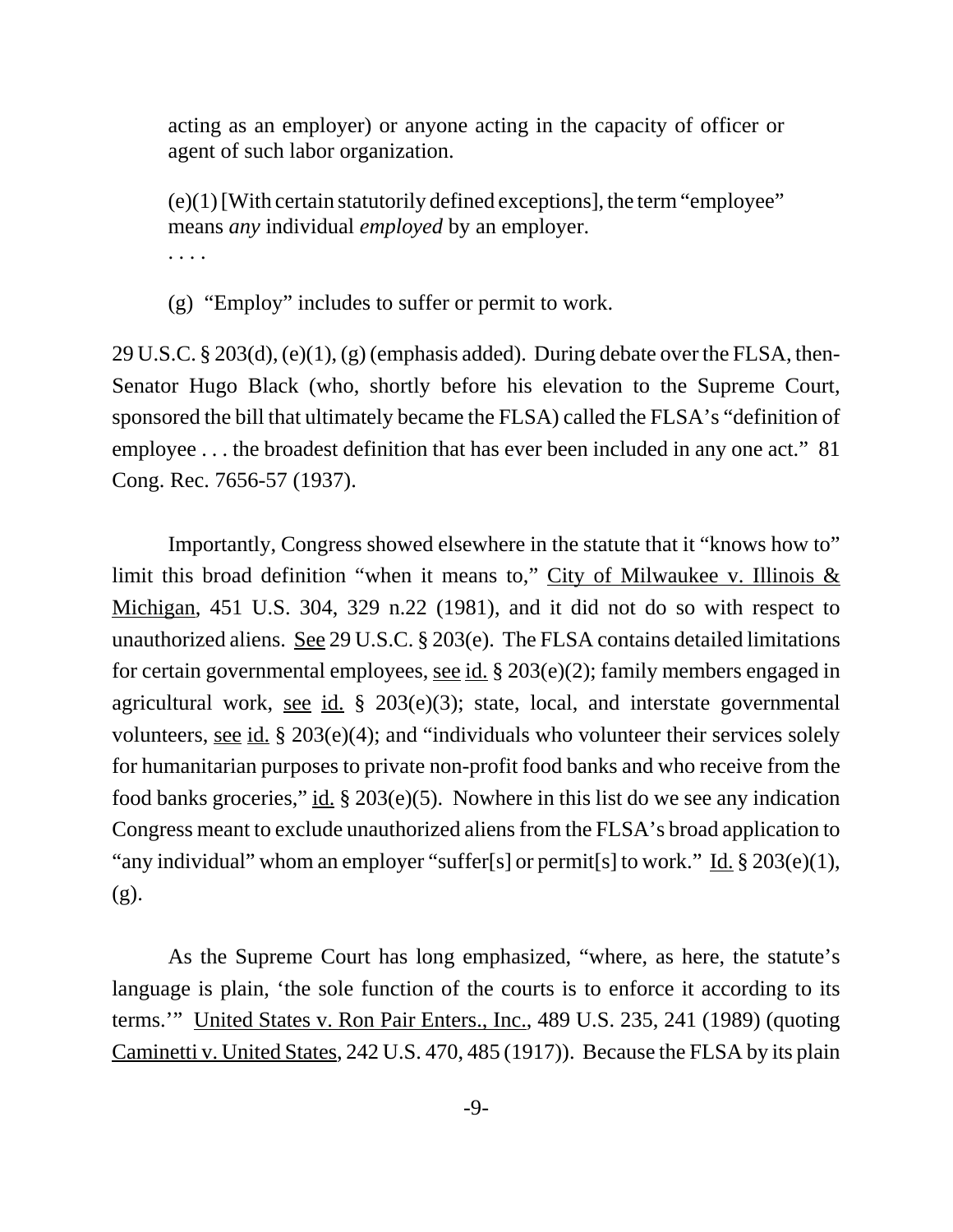terms protects aliens working without authorization, the employers' argument must fail unless the employers can point to a different statutory basis for limiting "the broadest definition that has ever been included in any one act," 81 Cong. Rec. at 7657.

#### **2. IRCA**

The employers point to the Supreme Court's decision in Hoffman Plastic Compounds, Inc. v. NLRB, 535 U.S. 137 (2002), for the proposition that the IRCA implicitly amended the FLSA to exclude unauthorized aliens. The employers misread Hoffman, ignore the relevant agency's reasonable interpretations of the FLSA and the IRCA, and "ascribe to Congress an intent at variance with the purpose[s] of th[e] statute[s]," Wyandotte Transp. Co. v. United States, 389 U.S. 191, 200 (1967).

#### **a. Hoffman**

In Hoffman, the Supreme Court held that unauthorized aliens may not receive backpay after being terminated for engaging in union activities protected by the National Labor Relations Act (NLRA), 29 U.S.C. §§ 151-169. See Hoffman, 535 U.S. at 151-52. The issue in Hoffman was not, as the employers seem to think, whether the NLRA's broad definitions of "employer" and "employee," <u>see</u> 29 U.S.C. § 152, excluded unauthorized aliens from all protection by the National Labor Relations Board (NLRB). See Hoffman, 535 U.S. at 142-43. Rather, the question in Hoffman was whether the NLRB's remedial power extended far enough to "allow it to award backpay to an illegal alien for years of work *not* performed." Id. at 149 (emphasis added). Far from concluding the NLRA did not protect unauthorized aliens for work *actually* performed, the Hoffman court—after considering Congress's intervening enactment of the IRCA—reaffirmed its earlier holding in Sure-Tan, Inc. v. NLRB, 467 U.S. 883 (1984), that the NLRA applies to the *actual* employment of unauthorized aliens. See Hoffman, 535 U.S. at 151-52; Sure-Tan, 467 U.S. at 893-94.

Not only is our reading of Hoffman consistent with the overwhelming majority of post-Hoffman decisions by courts at every level, but "[n]o circuit court has reached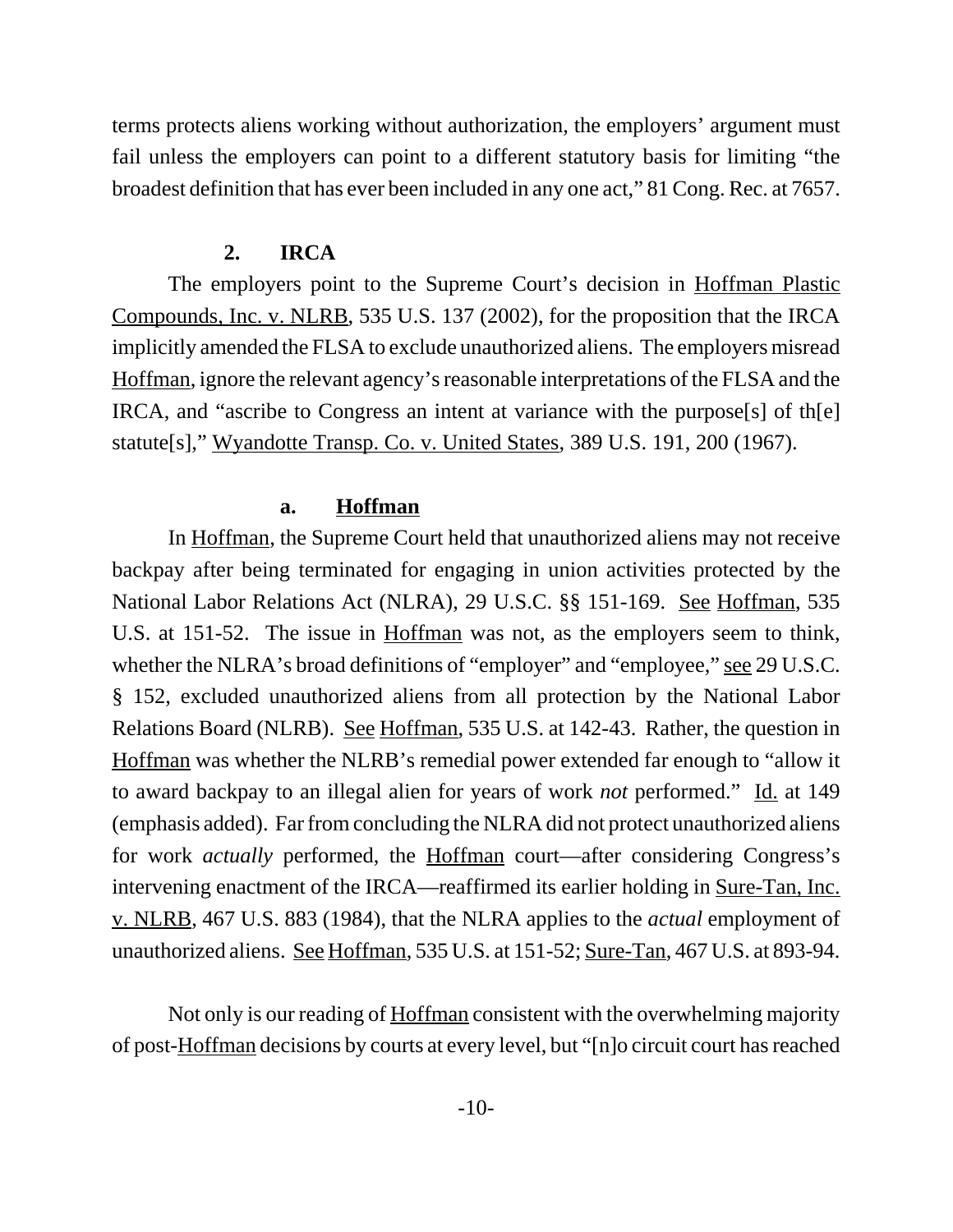a contrary conclusion," Agri Processor Co. v. NLRB, 514 F.3d 1, 5-6 (D.C. Cir. 2008). In Madeira v. Affordable Hous. Found., Inc., 469 F.3d 219 (2d Cir. 2006), the Second Circuit explained:

[A]n order requiring an employer to pay his undocumented workers the minimum wages prescribed by the [FLSA] for labor actually and already performed . . . . does not . . . condone that violation or continue it. It merely ensures that the employer does not take advantage of the violation by availing himself of the benefit of undocumented workers' past labor without paying for it in accordance with minimum FLSA standards.

Id. at 243. Interpreting an analogous definition of "employee" in Agri Processor, the D.C. Circuit found "absolutely no evidence that in passing IRCA Congress intended to repeal the NLRA to the extent its definition of 'employee' include[d] undocumented aliens." Agri Processor, 514 F.3d at 5.

Shortly after our court heard argument in this case, the Eleventh Circuit reaffirmed its decision in Patel "that undocumented aliens may recover their unpaid wages under the FLSA." Lamonica v. Safe Hurricane Shutters, Inc., 711 F.3d 1299, 1306 (11th Cir. 2013). Rejecting arguments similar to those advanced by the employers here, the Eleventh Circuit concluded "the IRCA does not express Congress's clear and manifest intent to exclude undocumented aliens from the protection of the FLSA." Id. at 1308.

#### **b. Agency Interpretation**

As the Secretary explains, there is no conflict between the FLSA and the IRCA. Both statutes work in tandem to discourage employers from hiring unauthorized workers by "assur[ing] that the wages and employment of lawful residents are not adversely affected by the competition of illegal alien employees who are not subject to the standard terms of employment," Sure-Tan, 467 U.S. at 893.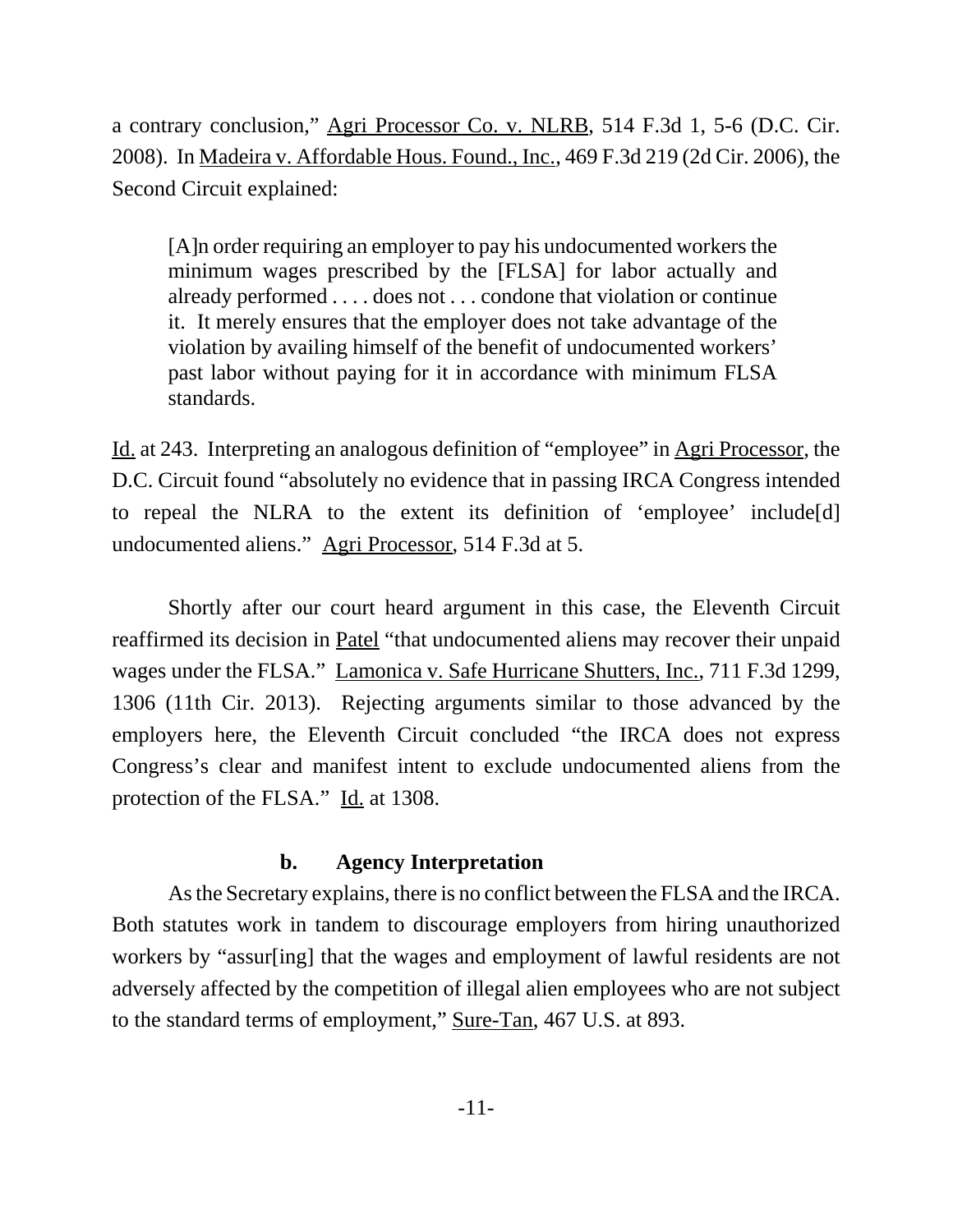The Department of Labor's position that the FLSA applies to aliens without employment authorization is longstanding and consistent. In 1942, just four years after the FLSA's passage, the Department of Labor's "Wage and Hour Administrator opined that alien prisoners of war were covered by the [FLSA] and therefore were entitled to be paid the minimum wage." Patel, 846 F.2d at 703. Since then, in case after case, the Department of Labor has taken the same position it takes here.<sup>6</sup>

In the Secretary's amicus brief filed in this case, the Secretary explains that applying the FLSA to unauthorized aliens "is essential to achieving the purposes of the FLSA to protect workers from substandard working conditions, to reduce unfair competition for law-abiding employers, and to spread work and thereby reduce unemployment by requiring employers to pay overtime compensation." Given the Department's decades-long consistency and the Secretary's "specialized experience and broader investigations and information" in these matters, we think the Secretary's position is persuasive and merits Skidmore deference—to the extent there is any statutory ambiguity. Skidmore v. Swift & Co., 323 U.S. 134, 139 (1944); see also Godinez-Arroyo v. Mukasey, 540 F.3d 848, 850 (8th Cir. 2008).

<sup>&</sup>lt;sup>6</sup>See, e.g., Patel, 846 F.2d at 703 ("The Department of Labor . . . supports Patel's position"); Donovan v. Burgett Greenhouses, Inc., 759 F.2d 1483, 1485 (10th Cir. 1985) (involving a suit by the Secretary of Labor in his official capacity to enforce the FLSA rights of "illegal aliens who were paid less than a dollar per hour and were not paid overtime compensation"); Brennan v. El San Trading Corp., 73 Lab. Cas. 33,032, 1973 WL 991, at \*1 (W.D. Tex. Dec. 26, 1973) (addressing a suit by the Secretary in his official capacity); Dep't of Labor's Br., Josendis v. Wall to Wall Residence Repairs, Inc., No. 09-12266 (11th Cir. dated Aug. 26, 2010), available at http://www.dol.gov/sol/media/briefs/josendis(A)-8-26-2010.pdf; see also U.S. Dep't of Labor, Wage and Hour Div., "Fact Sheet #48: Application of U.S. Labor Laws to Immigrant Workers: Effect of Hoffman Plastics decision on laws enforced by the Wage and Hour Division" (rev. July 2008), available at https://www.dol.gov/whd/regs/compliance/whdfs48.pdf ("The Department's Wage and Hour Division will continue to enforce the FLSA . . . without regard to whether an employee is documented or undocumented.").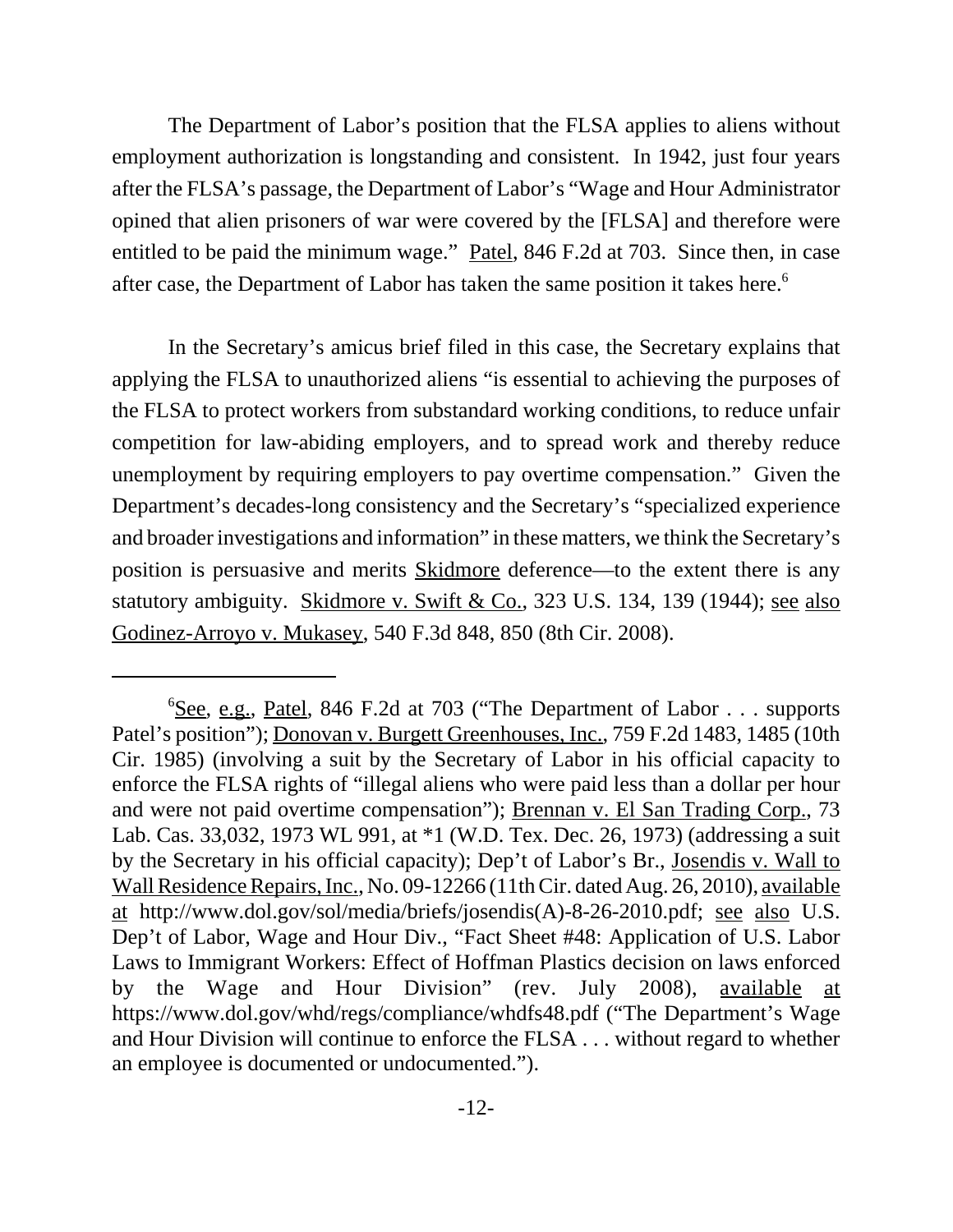### **c. Congressional Purpose**

We agree with the Secretary's position, independent of any deference to the Department of Labor's expertise, because Congress's purposes in enacting the FLSA and the IRCA are in harmony. The IRCA unambiguously prohibits hiring unauthorized aliens, and the FLSA unambiguously requires that any unauthorized aliens—hired in violation of federal immigration law—be paid minimum and overtime wages. The IRCA and FLSA together promote dignified employment conditions for those working in this country, regardless of immigration status, while firmly discouraging the employment of individuals who lack work authorization. "If an employer realizes that there will be no advantage under the" FLSA "in preferring [unauthorized] aliens to legal resident workers, any incentive to hire such . . . aliens is correspondingly lessened." Sure-Tan, 467 U.S. at 893. Exempting unauthorized aliens from the FLSA would frustrate the purposes of the IRCA, for unauthorized workers' "acceptance . . . of jobs on substandard terms as to wages and working conditions can seriously depress wage scales and working conditions of citizens and legally admitted aliens." De Canas v. Bica, 424 U.S. 351, 356-57 (1976).

Holding employers who violate federal immigration law and federal employment law liable for both violations advances the purpose of federal immigration policy by "offset[ting] what is perhaps the most attractive feature of [unauthorized] workers—their willingness to work for less than the minimum wage." Patel, 846 F.2d at 704. For this reason, prohibiting employers from hiring unauthorized aliens is in harmony with requiring employers—including those who break immigration laws by hiring unauthorized workers—to provide fair working conditions and wages. Both (1) the legislative history of the IRCA, which we reference "for those who find legislative history useful," United States v. Tinklenberg, 563 U.S. \_\_\_, \_\_\_, 131 S. Ct. 2007, 2015 (2011), and (2) "our steadfast canons of statutory construction," United States v. Johnson, 703 F.3d 464, 468 (8th Cir. 2013), confirm this point.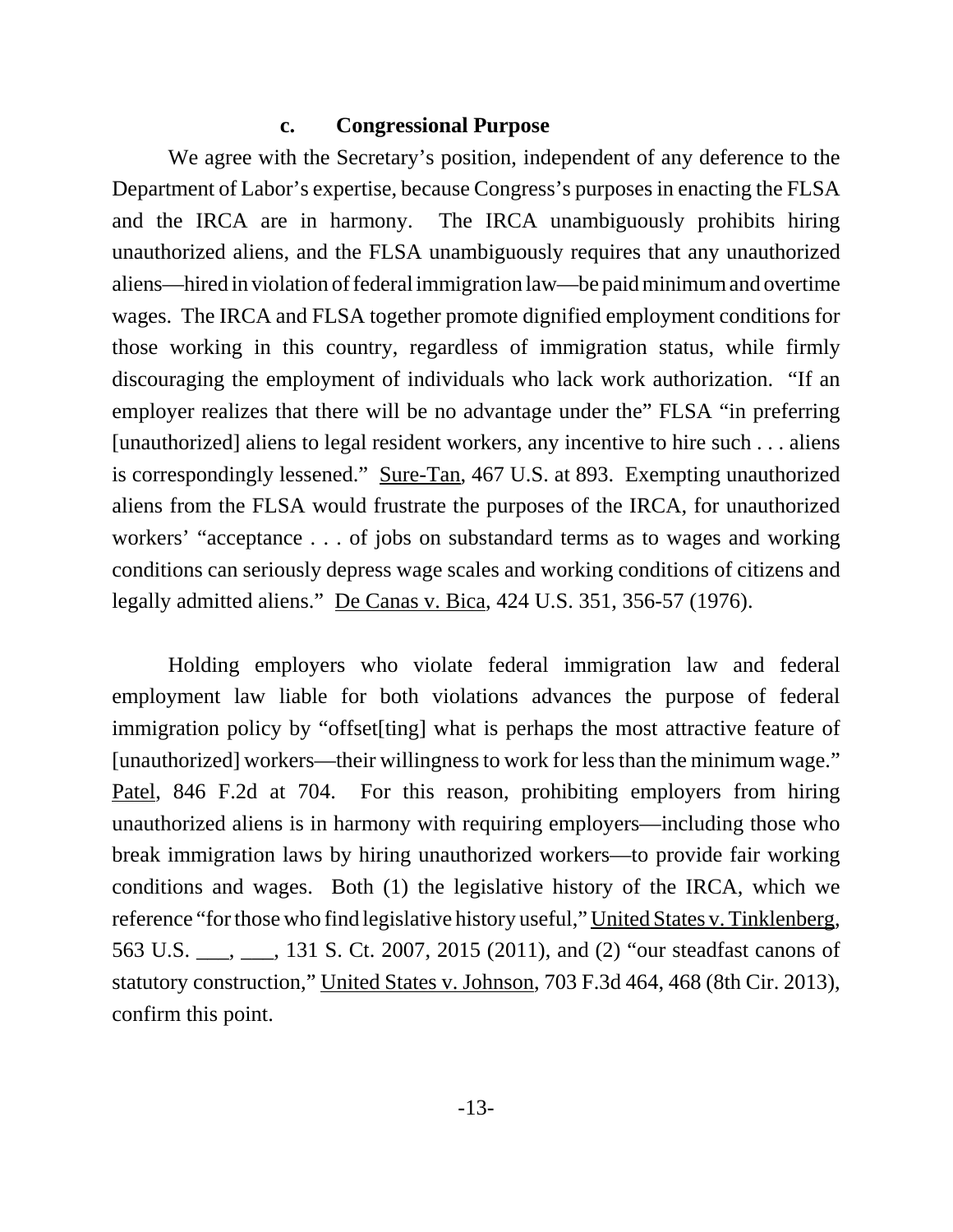First, the House Committee on Education and Labor's report on the IRCA explained Congress did

*not* intend that any provision of [the IRCA] would limit the powers of State or Federal labor standards agencies such as . . . *the Wage and Hour Division of the Department of Labor* . . . to remedy unfair practices committed against undocumented employees for exercising their rights before such agencies or for engaging in activities protected by these agencies. To do otherwise would be *counter-productive* of our intent to limit the hiring of undocumented employees and the depressing effect on working conditions caused by their employment.

H.R. Rep. No. 99-682(II), at 1 (1986), reprinted in 1986 U.S.C.C.A.N. 5757, 5758 (emphasis added). When Congress passed the IRCA, at least the authors of this report expected the FLSA would continue to protect unauthorized aliens from substandard working conditions and wages.

Second, § 111(d) of the IRCA "authorized to be appropriated, . . . *such sums as may be necessary* to the Department of Labor for enforcement activities of the *Wage and Hour Division* . . . in order to deter the employment of unauthorized aliens and *remove the economic incentive for employers to exploit and use such aliens*." Pub. L. No. 99-603, § 111(d), 100 Stat. 3359, 3381 (1986). Presuming, as the employers do, that the IRCA impliedly exempts unauthorized aliens from the protections of the FLSA would render this section "mere surplusage," Marbury v. Madison, 5 U.S. (1 Cranch) 137, 174 (1803). No "sums" would "be necessary" to enforce the FLSA as to unauthorized aliens if the FLSA did not apply to their employment. § 111(d), 100 Stat. at 3381. A reading that turns an entire subsection into a meaningless aside "is inadmissible, unless the words require it." Marbury, 5 U.S. (1 Cranch) at 174. The IRCA's words do not require it, so "the presumption against surplusage [is] decisive." Johnson, 703 F.3d at 468.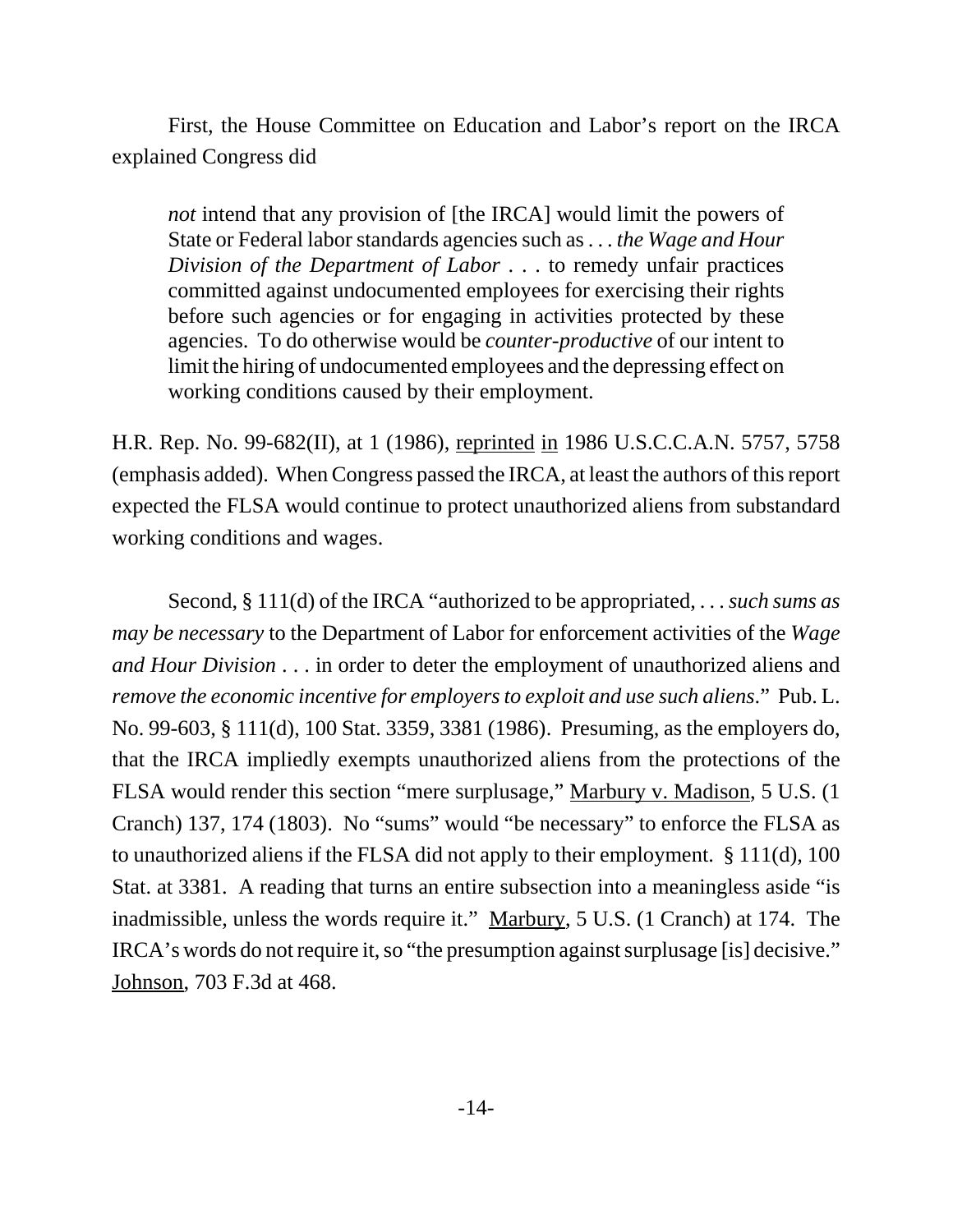For these reasons, we hold that unauthorized aliens may sue under the FLSA, 29 U.S.C. §§ 206(a), 207(a), 216(b), to recover statutory damages for work actually performed.

# **B. Standing**

Because the FLSA gives the workers a right to sue the employers and obtain a real remedy for a statutory wrong, the workers have both Article III and prudential standing to recover damages from the employers.

# **1. Article III Standing**

The employers violated the FLSA by paying the workers substandard wages, which means the workers' suit to recover damages is a justiciable "Case[]" or "Controvers[y]" under Article III. U.S. Const. art. III, § 2; see Lujan v. Defenders of Wildlife, 504 U.S. 555, 560-61 (1992). First, the underpayment for *actual* work was "an 'injury in fact.'" Id. at 560. Second, that underpayment "fairly can be traced to the challenged action of the defendant[s]." Simon v. E. Ky. Welfare Rights Org., 426 U.S. 26, 41 (1976). Third, the district court's judgment, awarding actual and liquidated damages for the employers' FLSA violations, was a "favorable decision" providing "redress[]" in the form of financial damages. Id. at 38.

# **2. Prudential Standing**

The employers did not raise their prudential standing argument until after the jury reached its verdict and the district court entered judgment in the workers' favor, so if a challenge alleging a lack of prudential standing is waivable, the employers resoundingly waived it. See, e.g., Ensley v. Cody Res., Inc., 171 F.3d 315, 320 (5th Cir. 1999) (holding a defendant waived a challenge to prudential standing by objecting "too late," after the plaintiff's case-in-chief). But our court has never directly decided whether prudential standing is a waivable exercise in judicial selfrestraint or a jurisdictional bar "'determining the power of the court to entertain the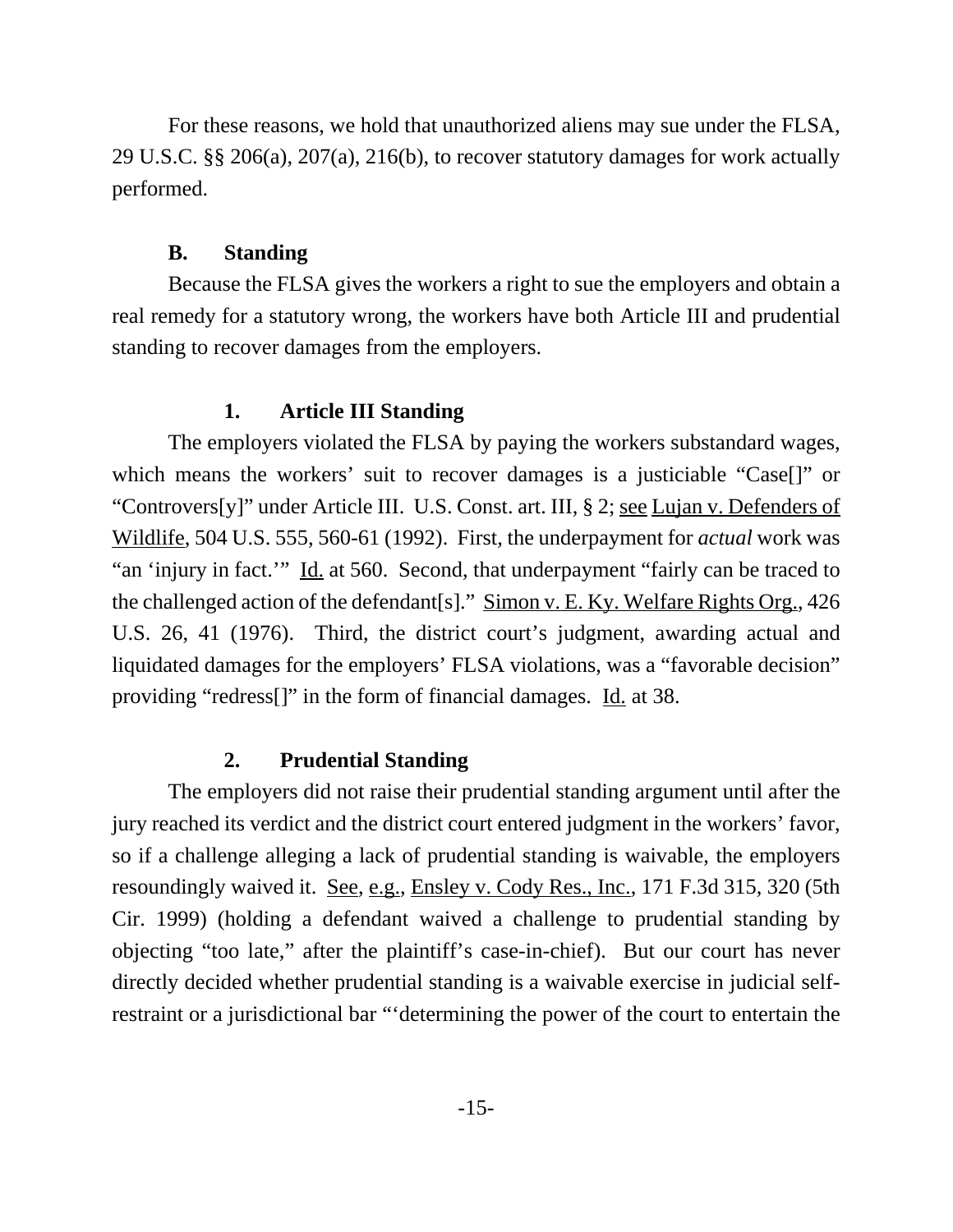suit.'" Urban Contractors Alliance of St. Louis v. Bi-State Dev. Agency, 531 F.2d 877, 881 (8th Cir. 1976) (quoting Warth v. Seldin, 422 U.S. 490, 498 (1975)).

Some of our cases have referred to prudential standing in jurisdictional terms. See, e.g., Delorme v. United States, 354 F.3d 810, 815 (8th Cir. 2004) ("A party invoking federal jurisdiction must establish that he has met the requirements of both constitutional and prudential standing."); Starr v. Mandanici, 152 F.3d 741, 750 (8th Cir. 1998) ("Assuming, *arguendo*, that the Article III requirements of standing were fulfilled, this court still lacks jurisdiction because [the plaintiff] cannot satisfy the judicially-imposed prudential standing principles.").<sup>7</sup> Other cases have more carefully distinguished between jurisdictional power and self-imposed judicial restraint. See, e.g., Miller v. Redwood Toxicology Lab., Inc., 688 F.3d 928, 934 (8th Cir. 2012) ("'Constitutional and prudential standing are about, respectively, the constitutional power of a federal court to resolve a dispute and the wisdom of so doing.'" (quoting Graden v. Conexant Sys., Inc., 496 F.3d 291, 295 (3d Cir. 2007)); Cent. S. Dakota Coop. Grazing Dist. v. Sec'y of the USDA, 266 F.3d 889, 895 (8th Cir. 2001) ("The issue of standing implicates constitutional limitations on federal court jurisdiction and prudential limitations on the exercise thereof."); cf. Henderson ex rel. Henderson v. Shinseki, 562 U.S. \_\_\_, \_\_\_, 131 S. Ct. 1197, 1202-03 (2011) ("We have urged that a rule should not be referred to as jurisdictional unless it governs a court's *adjudicatory capacity*, that is, its subject-matter or personal jurisdiction." (emphasis added)).

<sup>&</sup>lt;sup>7</sup>We do not read these case references to "jurisdiction" to have decided the question whether prudential standing governs our adjudicatory capacity. See, e.g., Delorme, 354 F.3d at 817 (relying solely on an absence of "constitutional standing" to affirm dismissal). To the extent these cases turned on missing prudential standing, its absence gave us a reason to decline to *exercise* jurisdiction. See, e.g., Starr, 152 F.3d at 750 ("[S]tanding 'involves both constitutional limitations on federal-court jurisdiction and *prudential* limitations on its *exercise*.'" (emphasis added) (quoting Warth, 422 U.S. at 498)).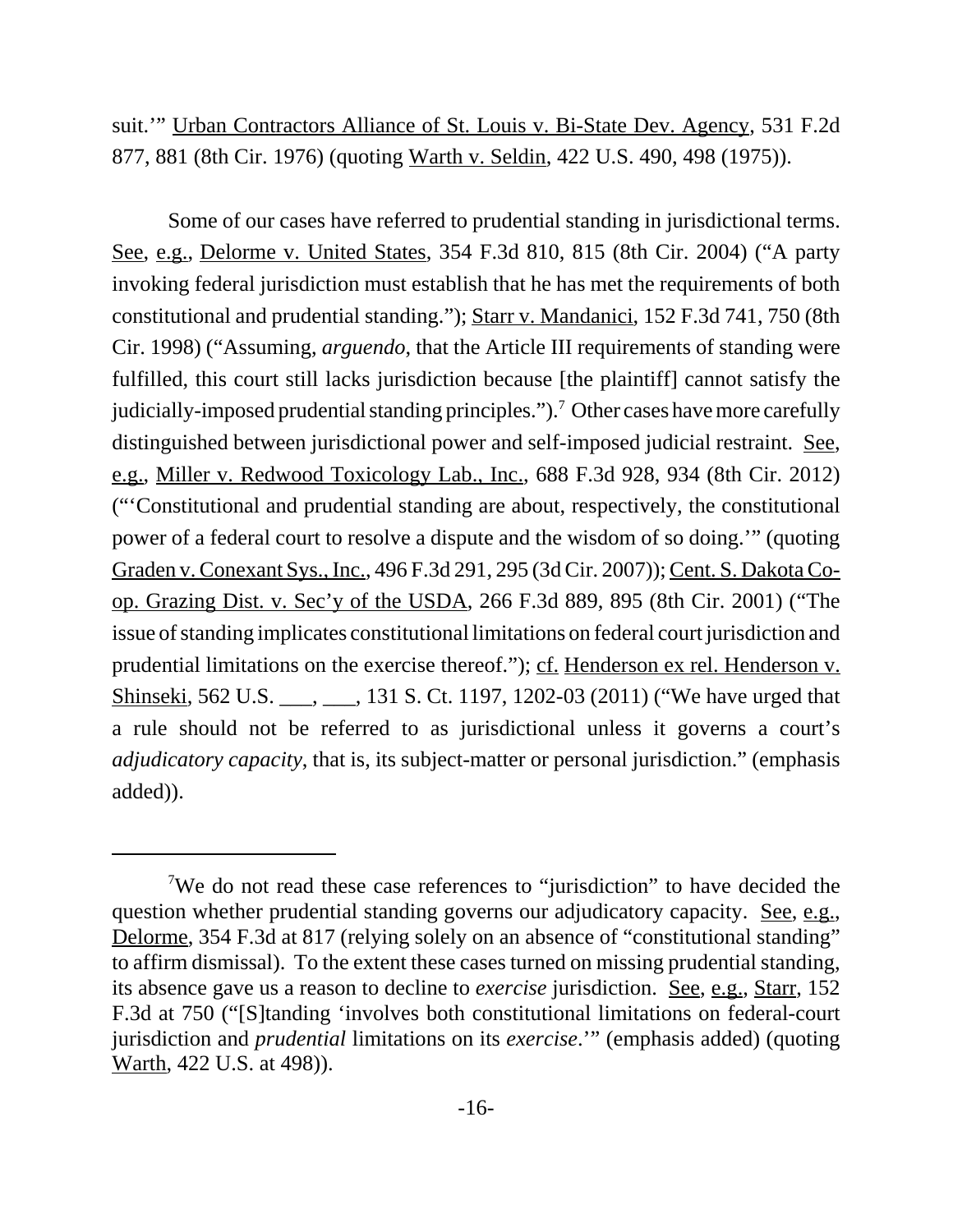We are reluctant—without the benefit of dedicated briefing, which the parties have not provided—to venture into the "deep and important circuit split on this important issue." Grocery Mfrs. Ass'n v. EPA, 693 F.3d 169, 185 (D.C. Cir. 2012) (Kavanaugh, J., dissenting). Compare id. at 172, 179-80 (majority opinion) (dismissing for "lack of jurisdiction" because of a failure "to demonstrate prudential standing"), with, e.g., Bd. of Miss. Levee Comm'rs v. EPA, 674 F.3d 409, 417 (5th Cir. 2012) ("Unlike constitutional standing, prudential standing arguments may be waived."); Rawoof v. Texor Petroleum Co., 521 F.3d 750, 756 (7th Cir. 2008) ("Prudential-standing doctrine is not jurisdictional in the sense that Article III standing is." (internal quotation omitted)); Finstuen v. Crutcher, 496 F.3d 1139, 1147 (10th Cir. 2007) (same); Gilda Indus., Inc. v. United States, 446 F.3d 1271, 1280 (Fed. Cir. 2006) (holding the government defendant waived any challenge to the plaintiff's lack of prudential standing by failing to raise the issue in its brief). Though the prudential standing question lies near the heart of this case, we need not resolve the issue in order to resolve this appeal.

Regardless of any waiver by the employers, the workers have prudential standing. A plaintiff has prudential standing to bring a claim if "the constitutional or statutory provision on which the claim rests properly can be understood as granting persons in the plaintiff's position a right to judicial relief." Warth, 422 U.S. at 500. Here, Congress has spoken unambiguously: "[a]ny employer who violates the [minimum and overtime wage] provisions of [the FLSA] *shall* be liable to the employee or employees affected in the amount of their unpaid minimum wages, or their unpaid overtime compensation, as the case may be, and in an additional equal amount as liquidated damages." 29 U.S.C. § 216(b) (emphasis added). Because the workers here are "employees" under the FLSA, see 29 U.S.C. § 203(e), they plainly fall within the "zone of interests protected or regulated by" § 216(b). Bennet v. Spear, 520 U.S. 154, 162 (1997).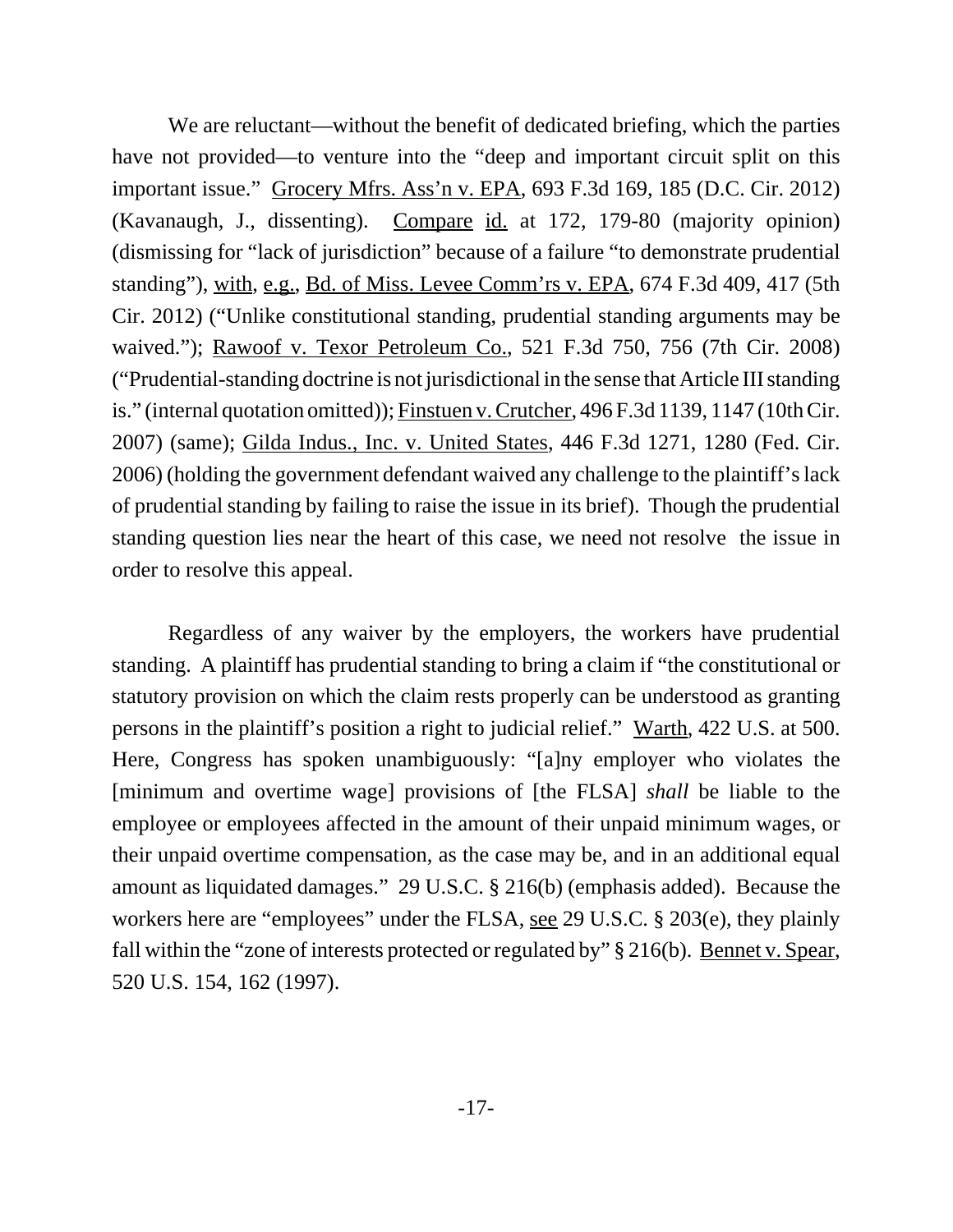## **C. Suppression of Evidence**

Having decided the FLSA protects unauthorized aliens and the workers have standing to sue the employers for violating the FLSA, we swiftly reject the employers' challenge to the district court's decision to suppress evidence related to the workers' immigration status.

Our review of the district court's evidentiary rulings is highly deferential, "particularly . . . with respect to [Federal Rule of Evidence] 403" because the district court is better positioned than we are to weigh the probative value of a piece of evidence, in context, against its prejudicial effect. Sprint/United, 552 U.S. at 384. Because the workers were seeking redress only for work actually performed, the district court reasonably concluded any reference to the workers' immigration status would be substantially more prejudicial than probative under Rule 403.

Even if the district court's exercise of discretion were ill-advised, "affirmance would [not] result in 'fundamental unfairness,'" Rodrick, 666 F.3d at 1096 (quoting Wegener, 527 F.3d at 690), because, as the district court reasoned, the "mountain of more credible evidence" supporting the workers' case towers over any potential harm. Furthermore, the order in limine was eventually dissolved, leaving the employers free to testify regarding the workers' lack of employment authorization, and the employers argued the Cafe never employed the workers because the employers "never hired illegals."

The employers have fallen well short of the threshold required for us to reverse the district court's evidentiary ruling.

### **III. CONCLUSION**

Consistent with the principle that breaking one law does not give license to ignore other generally applicable laws, we affirm.